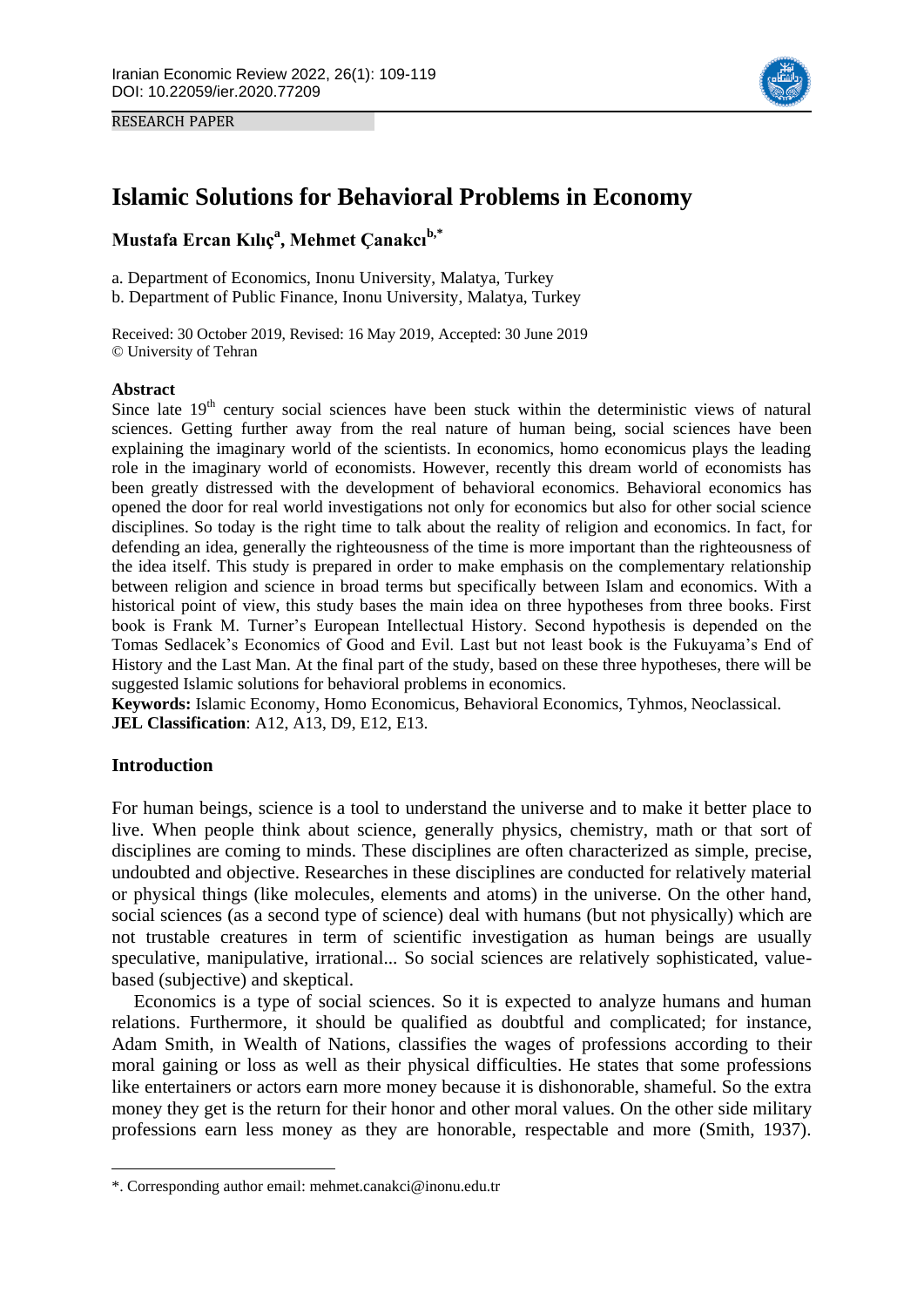These explanations are not objective or straightforward. People with different attitude can easily oppose to these and may not accept. However, as the positivism had become popular in science, economists began to formalize the economics like math and physics. Having derived these formulas, unrealistic assumptions had to be made to simplify the complexity of real life. Although making simple models is an essential tool in science and mostly in inductive investigations, scientists should be meticulous while extending the outputs of simple models. So as economists had become more model-based researchers, economics as a discipline had diverged from reality. And as economics had departed from reality, it had lost problemsolving characteristics. Unfortunately, as the years passed and all the efforts and lives were contributed to this area, now it has become extraordinary difficult in the world of economists to confess that most of these work have been unnecessary efforts.

Social sciences are generally good at determining problems but not much successful in generating solutions. Maybe it is about the complex structure of human beings. It is also possible that social sciences evaluate human beings from the wrong perspective. Otherwise humans are incapable of understanding human being. This study suggests that the real problem lies in the scientists' misunderstanding of universe and religion. Most of the scientists believe in evolution and they think this universe, earth and all living creatures come into existence in million and million years by coincidence or nature itself has provided the entire creatures or everything has happened automatically by self-working. So this kind of scientists does not think about the fourth choice that there is one creator with infinite power, knowledge and will who organizes and creates all the things although it is the only reasonable and rational choice. For that reason, they cannot join science and religion in their mind and that's why they think about religion to be nonscientific.

After all, science has not existed for fun but it exists to solve daily problems and to make the life easier. In fact, the critical question is not whether economics is on the right way or not. The main question is "Is economics capable of solving real life economic problems?" Behavioral economics is supposed to solve these problems but at the end of the day most of the problems continue to exist. In this study the answers to these kinds of questions are intended to be discussed. Besides, religion as an institution is to be suggested to help to solve these problems.

In behavioral economics literature, Islamic studies has been increasing in recent times. Part of these studies deal with contradictory structures of capitalism and Islam. Generally, the target people of these studies are Muslim people (Cowan, 2018; Furqani, 2017; Laeheem; 2018). These studies try to analyze Islamic societies and submit recommendations for individuals and governmental institutions in these societies. However, target of this study is not only Muslim people but also the whole World people whoever concern with behavioral problems in economics.

Following the introduction, in the second part a brief history of economic thought in mainstream economics will be explained. Then in the subsequent part, behavioral problems in a conceptual framework will be described. In the fourth part, behavioral solutions with real world examples will be criticized. After that the general idea of this study will be explained on the account of three hypotheses derived from three books. Finally, Islamic solutions for behavioral problems will be explained in a theoretical framework. In the conclusion, the study will be summarized and criticized.

#### **Economics Returns to Its Origins**

In the ancient times of mainstream economics, it is clear that humans had once been at the center of debates. Adam Smith, David Ricardo, John Baptiste Say, John Stuart Mill had mostly talked about human beings as an economic actor. These people are generally called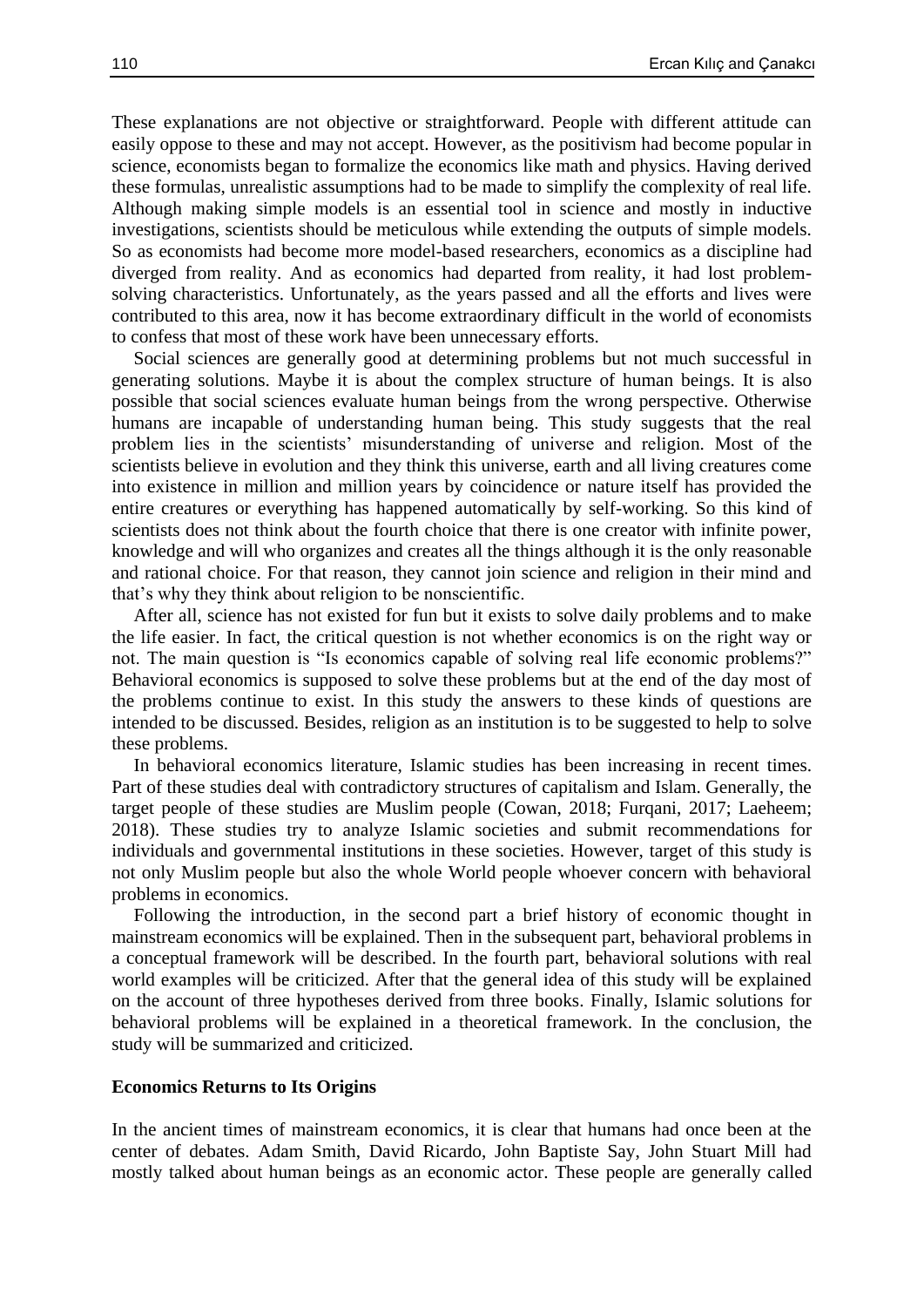Classical Economists. In the works of these economists the common perspective is humans are not perfect and make mistakes repeatedly. Moreover, markets are not perfect and there is no perfect knowledge. Also economics is not independent of politics, history, sociology or psychology. Actually all social disciplines once had been called literature. However, in these ancient times almost all scientists had been under the illusion of the "holy physics". This holiness had affected all other disciplines in terms of developing law-based, model-based mathematical and precise research methods. Especially economists who are called "Neoclassics" like Walras, Pareto, Marshall, Samuelson, Solow had tried to visualize or measure "econs" with a simple graph or formula (Thaler and Ganser, 2015). Finally, the area of "Econometrics" gave rise to this idea producing some more assumptions.

First Keynes and Keynesians struggled with this neoclassical utopia but not succeeded in the long run. Then with the second half of the  $20<sup>th</sup>$  century the neoclassical view is distressed by a new movement called "behavioral economics". Differed from neoclassical economists, behavioral economists were trying to see humans as humans; irrational (bounded rationality), biased, unpredictable, ignorant. This movement was worked out slowly but deeply. First Herbert Simon, then Kahneman and Tversky and later Thaler and the others appeared one by one. Especially after the 2008 global economic recession this movement got popular among economists and governments.

As Richard Thaler mentioned "Can there be a science of economics that is not behavioral?". The answer to that question may be it depends. Well, If the necessary assumptions are made, behaviors would not have to been considered. In the world of "econs", depending on rationality assumption, economic decisions are easy to take, economic choices are easy to make and all these decisions and choices easy to analyze and visualize. Why should economists think about human behaviors in a perfect world? However, in real life there are no assumptions. People do not behave in a predictable path. People are able to behave rationally seldom. Even what is rationality is also a difficult question to answer. So when there are no assumptions what will happen? Without assumptions there are always problems. In the real world people makes systematic errors, wrong estimations, imperfect plans, disproportionate decisions and so on so forth. On the account of these explanations, in the next part some behavioral economics concepts will be defined.

#### **Review of the Literature and Conceptual Framework**

As mentioned above, economic theories are generally based on the assumption of homo economicus (**HE**). What is homo economicus (**HE**)? HE is a rational man pursuing his interest. What else? HE is consistent, choose more to less. Moreover, HE can measure and maximize his utility. HE has the perfect knowledge for the market and so on. Making choices is a daily routine for HE. This is the world of "econs" as Thaler called. Efficient markets are always reaching equilibrium point in the long run. Invisible hand eliminates all the deficiencies. Perfect distribution of income and everyone in the economy is fully satisfied. So there occurs a perfect market system consisting of perfect people. Under these circumstances it is easy to develop an economic theory or to make a graphical visualization of the market as it works like a machine. However, humans are far from being perfect. Humans are full of limits, controversies, complexities. This is why behavioral economics is important. It concentrates on the real-life economy and economic actors. Behavioral economics aims to discover structural problems in the economy and produce satisfactory and straightforward solutions. Below some faults and imperfections are explained which behavioral economists introduced in recent years:

**Bounded Rationality**: Herbert Simon claims that humans have limits in every aspect. As a normal human being, people have limited capacity and limited knowledge (Simon, 1982).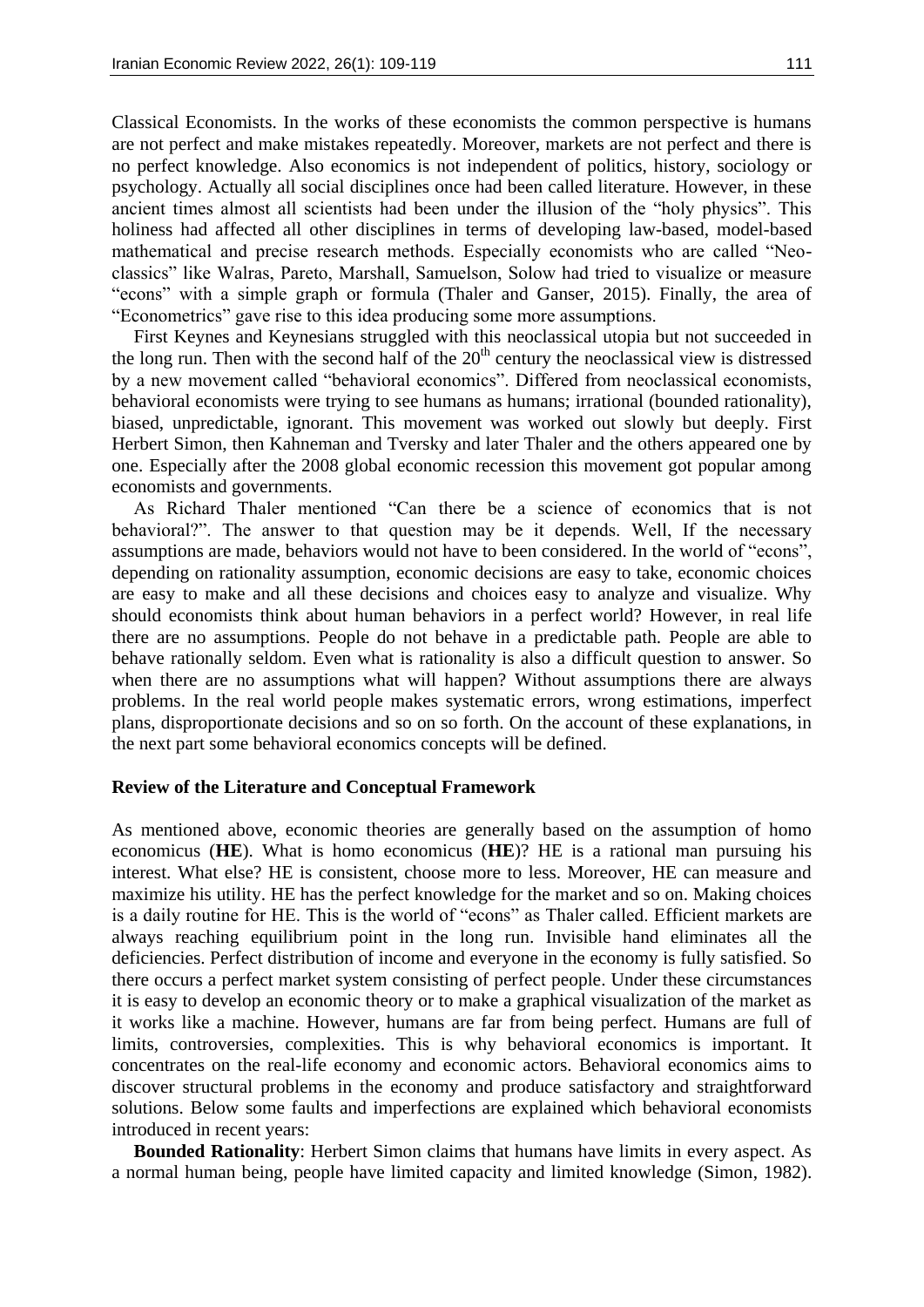People generally are inconsistent and cannot calculate personal utility levels. People are looking for personal interest but generally cannot identify the better choice. For these reasons humans are different from economics.

**Bias**: Additional to bounded rationality, humans are not only made up of minds. But people have emotions, feelings too. So this complexity results in volatilities in behaviors. These volatilities make people generally biased from the desired goal. Below there are some types of biases people usually experience;

- *Cognitive bias* occurs because people use the most available information in mind and usually think about representative models(Ariely, 2008),
- *Action bias* occurs because believing in action, people are expected to move instead of being passive (Patt and Zeckhauser, 2000),
- *Status quo bias* occurs because of preferring staying in the same position and not taking responsibility for adverse outcomes (Samuelson and Zeckhauser, 1988),
- *Ratio bias* occurs because people are not successful using math in daily life especially if it is about ratios or proportions(Burson et al., 2009),
- *Projection bias* occurs because people believe in stability of the same position in terms of tastes and preferences (Loewenstein et al., 2003),
- *Confirmation bias* occurs because people tend to collect information which supports self-beliefs and self-attitudes (Nickerson, 1998).

**Dual-system theory:** Kahneman divides the brain system into two parts. Calling them System 1 and System 2, Kahneman specifies System 1 as automatic, intuitive, fast and energy-saving and System 2 as analytic, controlled, slow, and exhausting. So based on these properties people generally tend to use System 1 in daily life. People do not want to use System 2 if it is not an emergency. Because of that characteristic, people usually make the wrong decision in many aspects of life (Kahneman, 2011).

**Choice overload:** Under a free market system as the competition gets tighter, more and more new brands of goods and services are developed and put up for sale. As mentioned above although making a choice is not easy for human beings, this outnumbering types of goods and services turn the situation into a paradox (Schwartz, 2004).

**Loss Aversion**: People affected more from losses than from gaining. In other words, the happiness stems from gaining something that does not compensate for the distress or annoyance caused by losing it. That's why people often are risk-averse if it is about to lose something. On the contrary people behave as risk-seeking if it is about to gain more (Kahneman and Tversky, 1979).

**Hedonic Adaptation:** After reaching some commodity or promotion or any other thing which raises the standard of life, people get used to these things in the long run. That means the satisfaction provided by these things decreases as time passes (Law of diminishing marginal utility). For this reason, people generally undervalue things or opportunities in the long run (Frederick and Loewenstein, 1999).

**Overconfidence:** People tend to overestimate the self-abilities or self-efforts. People generally think about themselves as cleverer, more hardworking or more helpful than the others. Such overconfidence makes people to do a lot of mistakes during lifetime. They somehow become blind to even elementary realities (Moore and Healy, 2008).

Incentive: In free-market system one of the most significant issues is the efficiency. Efficiency is important for workers, for entrepreneurs, for government workers, for all society. Money is used generally as an incentive tool to get high efficiency. However, experiments have shown that the money-effect on motivating people is exaggerated. Its effect on efficiency is very short-lived. Money has many negative effects on the performances and morality of people in the long run (Fehr and Falk, 2002).

**Honesty:** For a sustainable social life honesty is a sine qua non. People can live together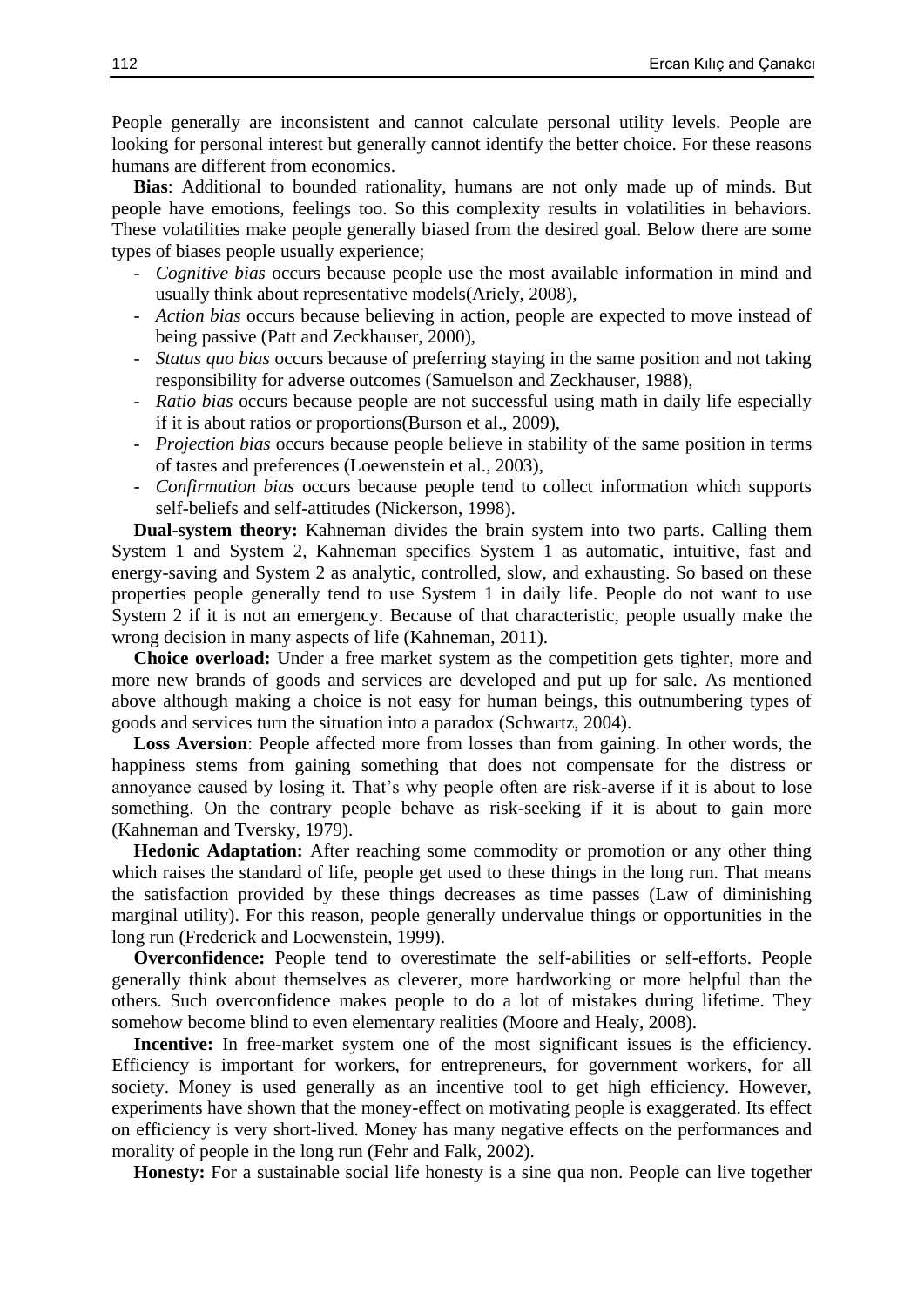as long as they can trust each other. This trust level can vary among societies but in every society there is an essential minimum trust level that enables people to live together. Just behind politics, the economy is one of the most problematic area that people can easily lie to each other or cheat others. Generally, problems occur due to the different business life from private life. For instance, there are quite enough people who are as straight as a pin in private life but turns into a monster in business and can say ten lies in one sentence. Also, as social norms continue to lose significance at this rate, people will lie or cheat more easily in the very future (Mazar and Ariely, 2006).

**Economic Bubbles**: As it is well-known that the free-market system, from the beginning has experienced a lot of economic crises. Most depressive of these crises have resulted from economic bubbles. Among these bubbles, The Dutch Tulip Mania $(17<sup>th</sup>$  century), The South Sea Bubble( $18<sup>th</sup>$  century), The British "Railway Mania" Bubble ( $19<sup>th</sup>$  century), Great Depression( $20<sup>th</sup>$  century) are the most influential and widespread ones. As a last but not the least, 2008 global recession is a kind of real estate bubble. Above mentioned behavioral fallacies and some others are getting together like snowballs generate an avalanche and constitute an economic bubble which causes great economic recessions or depressions (Fisher, 2014; Shiller, 2015).

Apart from these there are many other determining problems like decision fatigue (Vohs et al., 2008), decoy effect (Bateman, 2008), halo effect (Nisbett and Wilson, 1977;Chandon and Wansink, 2007), IKEA effect (Kruger et al., 2004; Norton et al. 2012; Sarstedt et al., 2017; Marsh et al., 2018), information avoidance (Golman et al. , 2017), the pain of paying (Zellermayer, 1996; Prelec and Loewenstein, 1998), ratio bias (Kirkpatrick and Epstein, 1992; Burson et al., 2009), take-the-best (Gigerenzer and Goldstein, 1996; Gigerenzer and Gaissmaier, 2011; Graefe and Armstrong, 2012; Pachur and Marinello, 2013). However, this will extend the general objective of this paper. For this reason, just the most popular problems have been explained.

In this part up to this point some of the important findings of behavioral economics are explained. But there is one important missing part. In medicine it is said that the correct diagnosis is the half part of the treatment, but only if the right treatment is known. So although behavioral economics discovered so many structural malfunctioning issues in the economy, these issues still wait to be fixed up. Can behavioral economics sufficient enough to find out the ways to overcome these problems? Can "nudging" people will be enough for this repair? Or should economists seek for the help in some other areas? In the following parts first the past behavioral trials will be explained and then possible Islamic solutions will be emphasized.

## **Solutions of Behavioral Economists: NUDGE**

As mentioned in the introduction part the main goal of the science is to make the world a better place to live. Behavioral economics has opened a path to the reality but there is still a long distance to the ultimate goal. The question is "How can people prevent or minimize these behavioral problems?". With the beginning of  $21<sup>st</sup>$  century, first in the UK the need for an institution (to work on behavioral problems and to develop measures to prevent malfunctioning of the economy) was mentioned seriously. Then in 2010, in the UK the first Nudge Unit in the world, called The Behavioral Insights Team (BIT), was founded. The aim of this unit generating behavioral insights to inform the government in developing policy, to improve public services and to improve public welfare. After the success of UK, this kind of units has been founded in many countries (https://www.bi.team/).

In the book "Nudge" (2008), Thaler and Sunstein tell about the policies which were designed by Nudge Units and applied by governments in solving behavioral problems in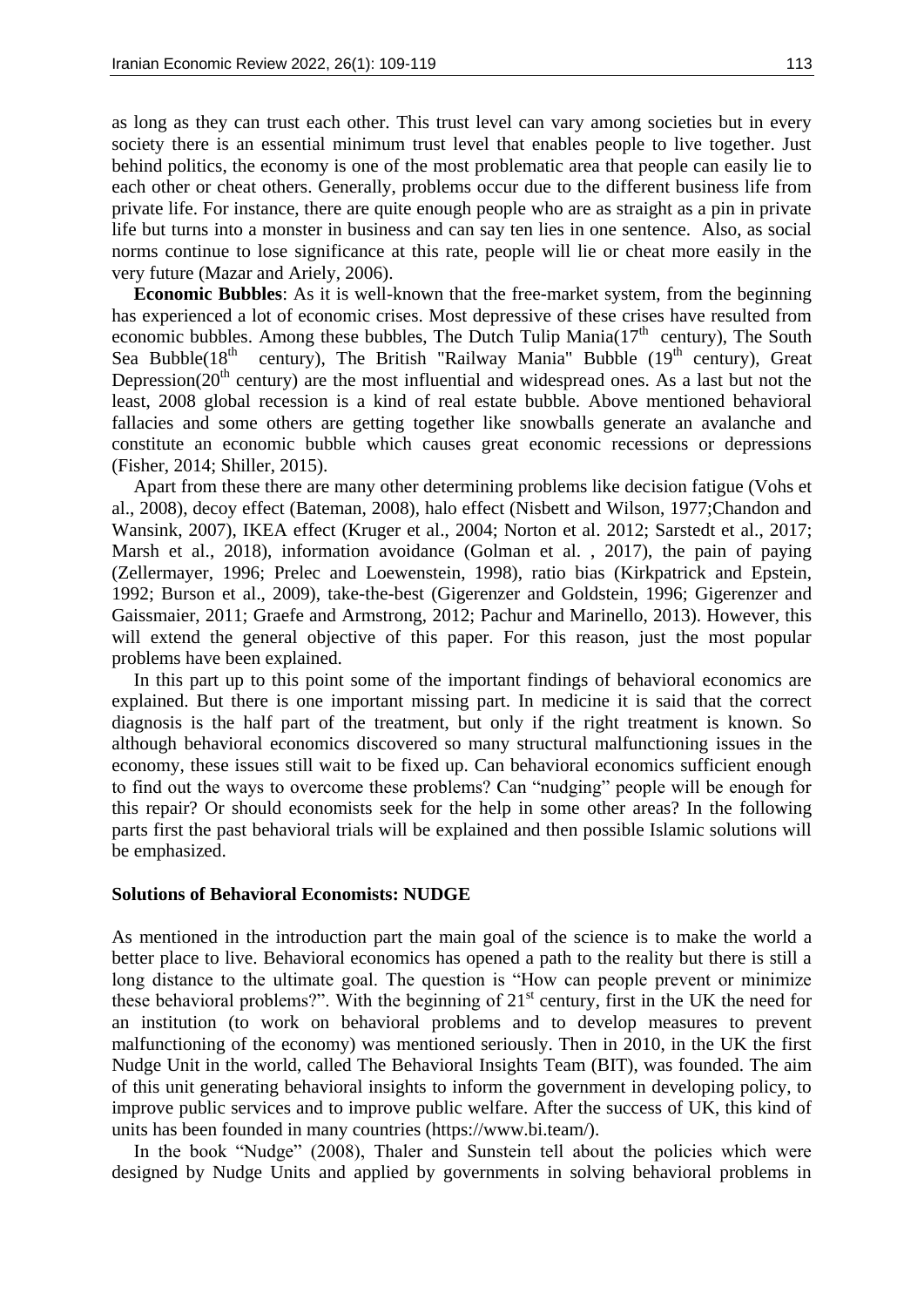multiple areas. For instance, Personal Pension System (PPS) was not very popular in most of the societies. After some investigation it is realized that the problem is more about procedures. In the previous attempts government had been asking whether you wanted to enroll in PPS or not. Then if you wanted to enroll, you had to carry out some procedures or you did nothing if you do not want. However, it is understood now that people do not take actions against default options as they are lazy and uncertain (At this point abovementioned concepts can be reviewed like Status quo bias, Confirmation bias or Dual-system theory). So by changing default options (choice architecture) the problem was solved partly (Samson, 2014). Now the government registers everyone to PPS and says if a person wants to get out of the system he/she has to fulfill the necessary instructions. After this little change in default options, the proportion of people in PPS has increased significantly. This is called NUDGE <sup>1</sup>which shortly means without taking the freedom of choice from people and just making little changes, desirable results can be reached. In the book there are more examples of organ donation, savings, traffic rules and so on. But these nudging applications are generally macro policies and mostly procedural. In other words, governments do not nudge people in micro dimension and they do not affect the individual thoughts and beliefs. So the effect of these nudges usually contemporary and still distant from the targeted levels. Besides, these policies related to only a small number of people's lives. So there is still a big gap for people to make a lot of behavioral mistakes. How can governments fill this gap? Can any government find a solution to each behavioral problem?

## **Religious Approach for Behavioral Problems**

#### *Three Books, Three Hypotheses*

In this part, three researchers will be evaluated in terms of their books. Each book has progressed a unique perspective that supports the general idea of this study. From each perspective, a new hypothesis is generated to develop the basis for religious approach.

**Hypothesis-1:** Science does not contradict with religion. On the contrary there is a strong relation between two institutions.

Frank M. Turner, in his book of European Intellectual History, is trying to explain turning points in the world of science on the account of famous historical figures. He, in many parts of the book, emphasize on the thoughts of Jean-Jacques Rousseau. Turner tells Rousseau had claimed that modernity should build up a modern religion in order to sustain social harmony. In other words, Rousseau had said that any society can live in peace without religious background. According to Turner, Rousseau had not opposed the existence of religion but only the misbehaving of priests and the church. That's why Rousseau had supported a secular religion in which people can live by their free will. Here the important point is not the structure of Rousseau' s dream for secular religion but the unavoidable need for religion at least from the perspective of Rousseau. Turner claims that Rousseau is the most influential thinkers of the Enlightenment period of Europe. Many philosophers, who had been influenced by Rousseau like Hegel, Marks, Weber tried to develop a "secular religion" for the people of future. So a general idea from Turner's inferences can be derived that science or scientists do not conflict with religion but they just try to develop a religion of science.

**.** 

<sup>1</sup>. The expansion of NUDGE is:

i**N**centives **U**nderstand mappings **D**efaults **G**ive feedback **E**xpect error **S**tructure complex choices (Thaler and Sunstein, 2008)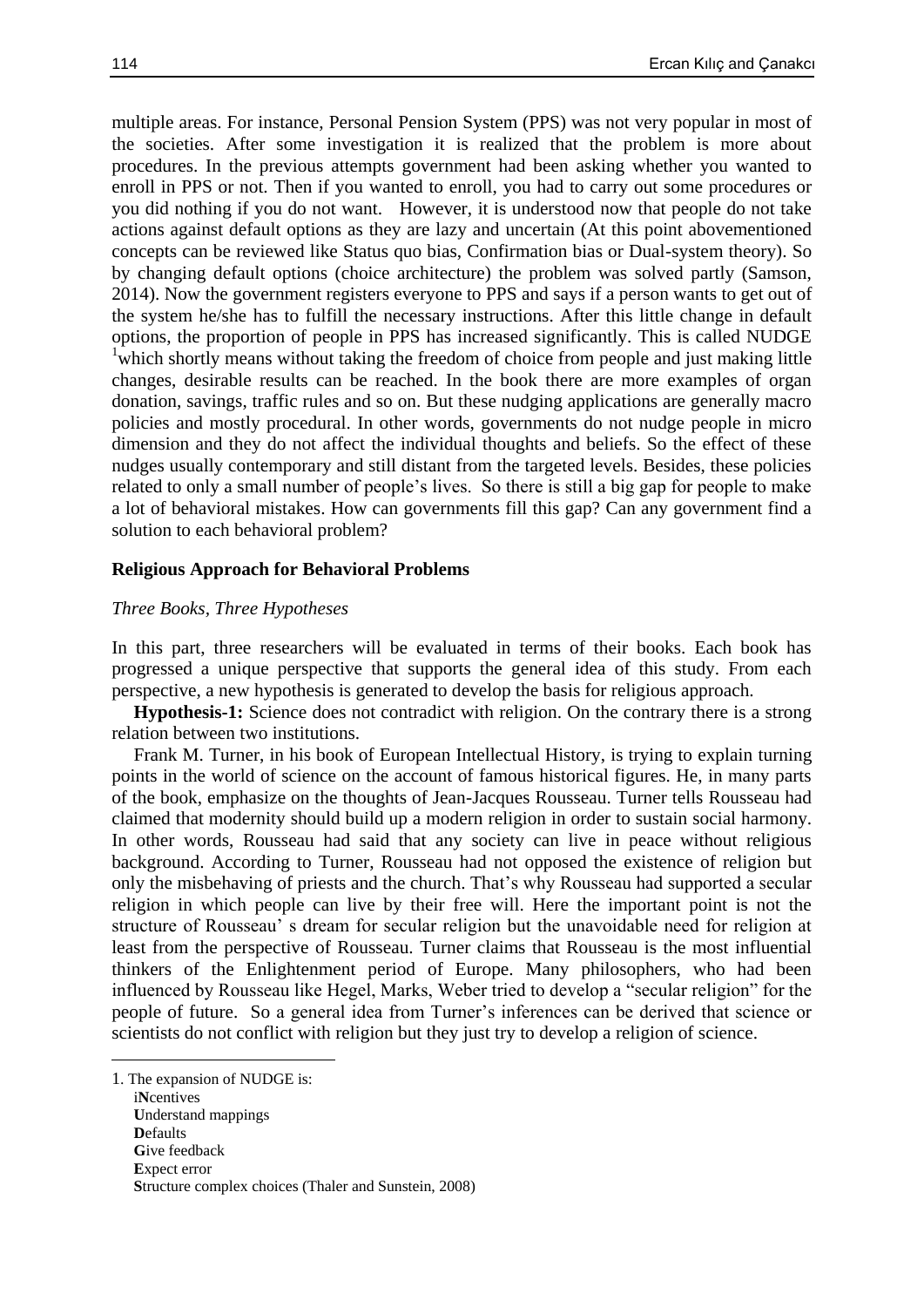**Hypothesis-2:** Economics do not contradict with religion. On the contrary there is a strong relation between two institutions.

Thomas Sedlacek, in his book of Economics of Good and Evil, is paraphrasing the history of economics with an unusual story. From the beginning till the end of the book he put emphasis on the point that the development of economics had always been related with definition of good and evil. For instance, at the ancient Greek times earning money had generally been regarded as an inferior and a disgusting job which should be done by slaves or by ordinary people. On the other hand, at the times of Adam Smith entrepreneurship was regarded as a respectful or a skillful job which can be done by talented, brave people. Second example can be given from personal interest. In most of the times in history, selfishness had always been accepted as an evil behavior and ostracized from society. However, many Enlightenment philosophers like Mandeville supported selfishness (even some other more disgusting behaviors) for the supposed contribution on self-motivation. So Sedlacek argues that capitalism towered over the new definition of good and evil. Sedlacek also claim that religions are the original resources for the classification of good and evil. For Sedlacek, posterior philosophical approaches have been the renewal interpretations of religious norms and values. For this reason, today's economic system is not only inherited from the studies of economists but also from religions. At the final part of the book, Sedlacek complaining about mathematical evolution of the science of economics in recent times because math does not explain which is good and which is evil. So in conclusion the book suggests that economics cannot find the right path without the guidance of religions.

**Hypothesis-3:** Solving problem needs a strong will and a strong motivation. Indıviduals can become strong-willed and self-motivated persons by the help of religion.

Francis Fukuyama's The End of History and the Last Man is regarded one of the most respected book that has been written in social sciences in the last quarter. Fukuyama as a political scientist is trying to find an answer for the question of whether liberal democracy is the best system for societies or not. While clarifying the events, ideas and interrelations among these, one of the main influences of Fukuyama is the thoughts of Hegel. Fukuyama counts Hegel as one of the earliest systematic historian. He refers to Hegel for using "Thymos" as a standard for human activities throughout the history. Thymos as a concept originated by Plato of Ancient Greek. The concept "Thymos" means the desire for recognition or acceptance. "Thymos" here refers to the whole spiritual wants and needs. Hegel claims (As Fukuyama says) that thymos is the most powerful motivation that lies behind the (almost whole) activities of humanity. For this reason, Hegel tries to interpret historical events in this framework. Fukuyama also believes that thymos is an important factor to explain human behaviors. Fukuyama, in his book, supports the idea that liberal democracy is the best political system for humanity. However, he also justifies that in this best system humans are far from being satisfied. Although people in liberal democracy owns many human rights, enjoy freedom and consume as much as they can, they do not seem to be pleased or grateful in general. For Fukuyama, this controversial situation is related with thymos. Fukuyama hold the view that people can only show enthusiasm or eagerness when they work on behalf of thymos. But in liberal democracy thymos is useless because of freedom and equality. People cannot impose their thoughts of beliefs on others. So at this point it can be inferred that humanity who live in liberal democracy do have only one choice: being satisfied under the shadow of religion. Specially in Islam people can intentionally do anything on behalf of thymos. Faith in God keep all the dissatisfactions away in terms of thymos because God sees everything in a timeless and a placeless way. So everything a person does have compensation both at the moment and in the future. In addition, everything an individual does have a reflection for acceptance of God. All these explanations are important in terms of solving behavioral problems. As abovementioned, although nudging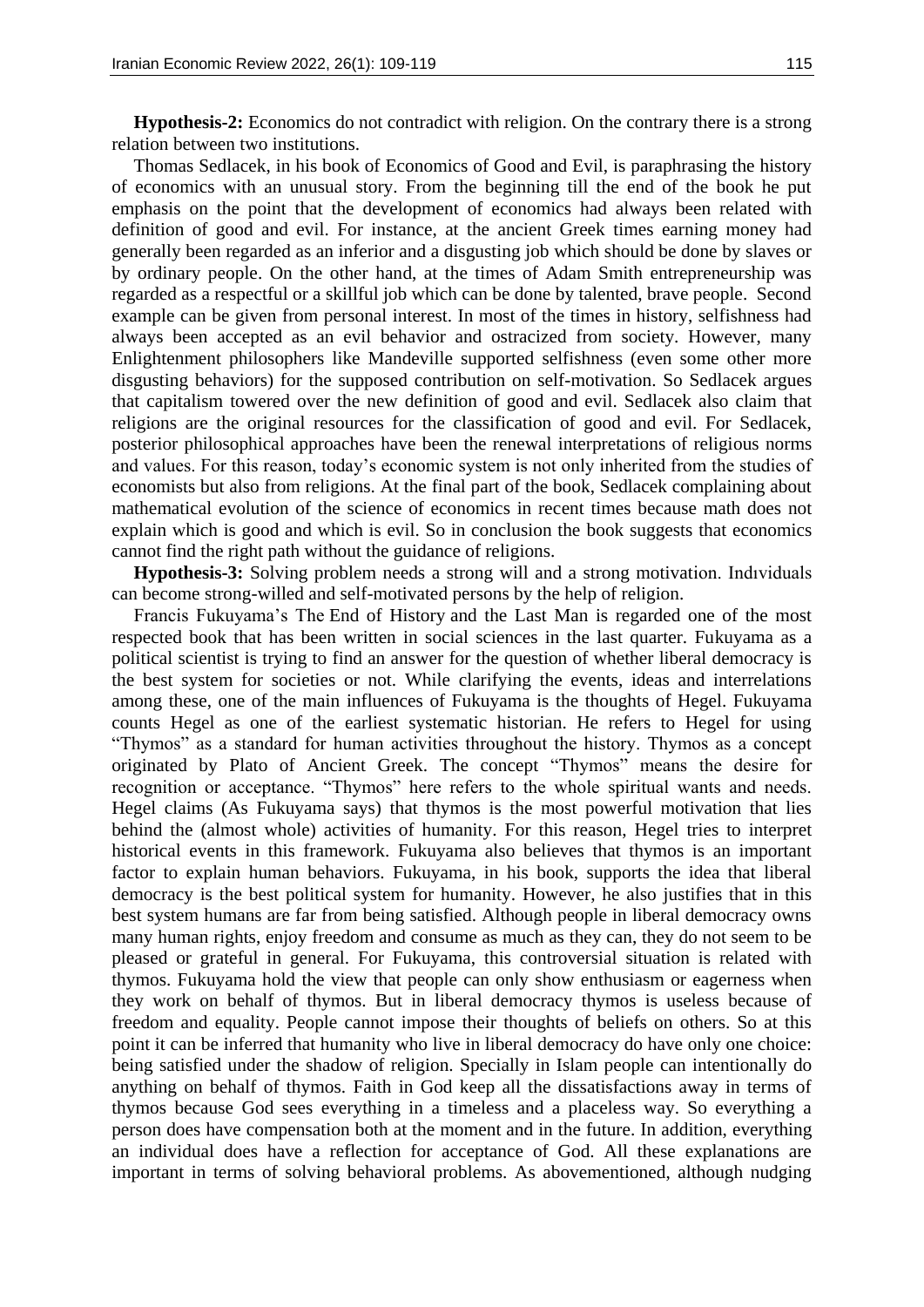people is an efficient tool in many aspects, it is not sufficient enough to maintain the motivation and extend the affection to the society.

### *Islamic Solutions*

In this part of the study some Islamic norms and values will be matched up with behavioral problems which are specified in the literature, but before going into details it is necessary to revisit three hypotheses explained previously. So, first hypothesis discredits the prejudices of science world against religion. Second hypothesis claims to reshape the thoughts of economists about the relationship between religion and economics. Third hypothesis tries to enlighten problematic areas in economy by analyzing the structure of human beings.

A creature cannot know himself better than the Creator or a computer cannot know itself better than the inventor. For this reason, religions are most valuable guides for humanity. Furthermore, Islam is differed from other divine religions in terms of comprehensiveness. For instance, in Christianity only general rules are defined like importance of being honest or merciful to other people. However, in Islam rules in every aspects of life are well defined and right and wrong are clearly departed from each other. In addition, there is no guarantee for any Muslim to go to heaven. So there is an eternal risk in making choices.

Islam has many sources of guidance in making right choice. Firstly, the holy book Qur'an divides goods and services as Halal (permissible) and Haram (forbidden). So this division lowers the list of choices and prevents the paradox of choice due to choice overload, at least for some level. Then the Qur'an advises the optimal way of behaving in every aspect of life but also in economy. For instance, "eat the halal, the good and the pure among the things Allah send (Maide 5/88)", "eat and drink but not waste (A'raf 7/31)", "when they spend they don't bias to extravagancy or meanness. Their spending would be balanced between the two (Furkan 25/67)". Then a person with a bounded rationality does not have to make huge estimations to maximize utility because it is not just about material things.

Additionally, Prophet Muhammad (peace be upon him) is a role model for Muslims. The Sunnah of Muhammad (peace be upon him) consists of the states, behaviors and phrases in his whole life. So making a choice is easy for Muslim in daily life if he follows the Sunnah. As Sunnah is full of the most optimal behaviors, a Muslim can avoid all the biases. Furthermore, hadiths (phrases of The Prophet) warns Muslims against extreme states and behaviors. As extreme economic behaviors result in economic bubbles, guidance of the Prophet will protect economies from bubbles. Under these circumstances for a person using System 1 will not be a problem as his thoughts and beliefs are guided by Qur'an and The Sunnah.

In the light of the Qur'an and The Sunnah, Muslims know that the religion is social ethics. Moreover, being honest is comes at the beginning of social ethics. Also a Muslim knows that Allah commands people to thank for every beauty, food and drink. So a thankful Muslim will not fall into hedonic adaptation trap as he knows that he/she does not deserve anything but Allah who is the Rich and the Generous donates all the thing he has.

A Muslim believes that Allah is the real owner of everything in the universe. So he will not get stressed because of a loss of any material thing but only loss of his belief. On the account of this view loss aversion is not valid for a Muslim. Or The Qur'an and The Sunnah tell Muslims that a human being is full of weakness, poverty and failure. So overconfidence is nothing but foolishness for a Muslim.

These are some examples of the extensiveness of Islam. One another important point to mention is that for a true believer Allah sees everything he does and from birth till death every second of a person's life is recorded. If he chooses the right option, he will be rewarded in eternal life or if vice versa he will be punished. This belief constitutes a strong motivation in daily life and no other incentive is needed to motivate a Muslim.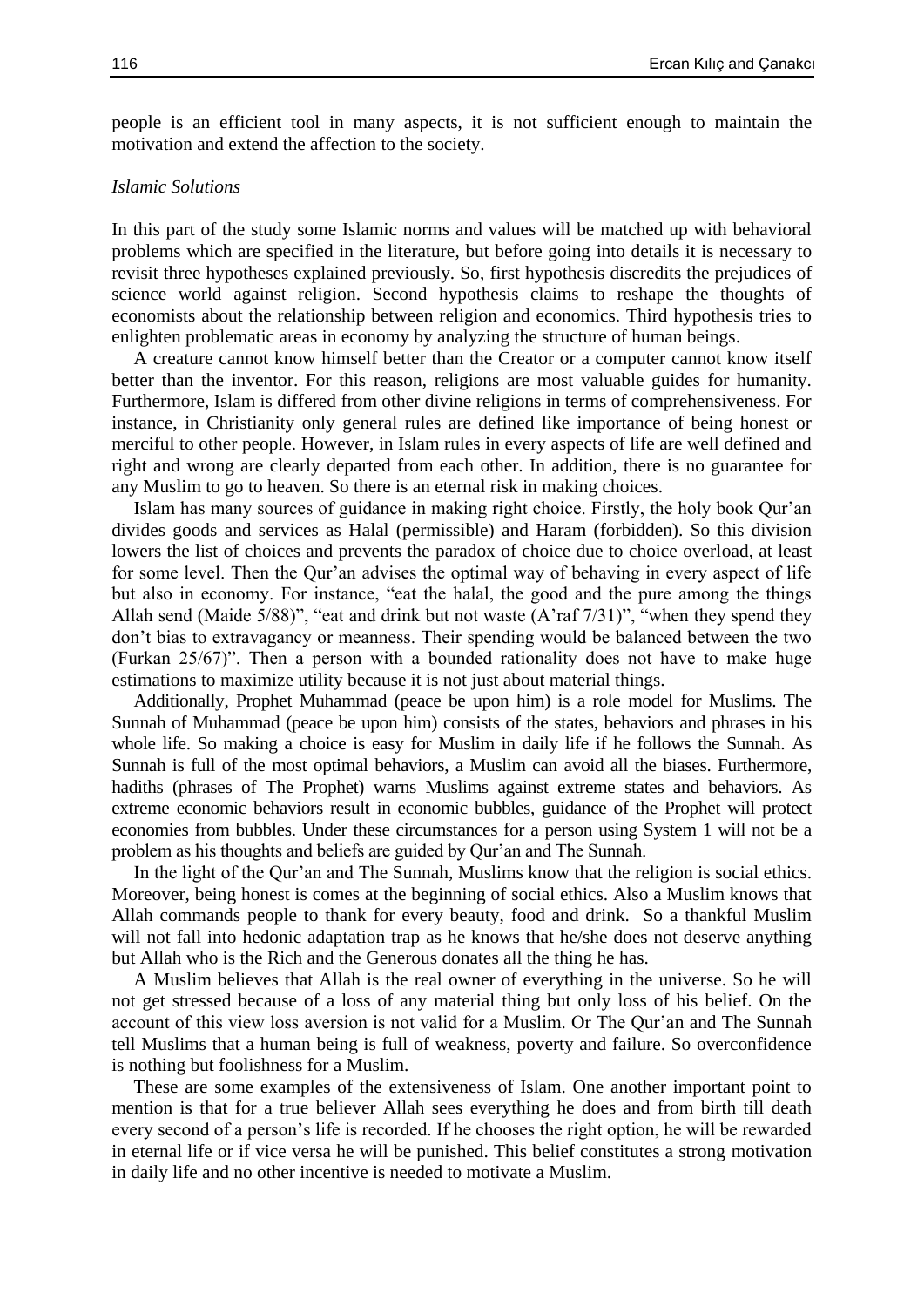Islam sees this world as a contemporary place that is built up for the examination of people. This examination has two possible results for the afterlife; Infinite Happiness or Infinite Regret. So this belief affects a person deeply and this affection continues for all his lifetime. Then this is the most important difference between religious affection and government policy. Government policies are macro dimensional and has limited and temporary effects on people. On the other hand, religion, especially Islam, is micro dimensional and has deep and continuous effects on people.

Islam can help solving behavioral problems at least for Muslims. Islam tells that this world is created for examination to diversify good and bad from each other. So making a choice in daily life is much more serious for a Muslim than for any other individual.

The economy is one of the most controversial areas in human history. So why don't governments implement Islamic understanding in daily life? Is this idea against science? Science is nothing but the discovery of the laws by which Allah creates, organizes this world.

## **Conclusion**

For a long, long time society has been complaining about the economic system and economic behaviors. In the macro dimension, the economic system is characterized as manipulative, speculative, aggressive and unstable. So people are generally worried about the future of the system. Similarly, in the micro dimension people are suffering from cheating, inconsistencies, lack of self-control, unpredictable behaviors. However, in mainstream economics, both in the micro and macro dimensions, the system works accurately and efficiently. At least it is assumed to be in this way. Only some externalities are accepted as minor problems. For this reason, the reality of the economy continues to be problematic in variety of issues. As people get used to the situation nobody talks about problems. This situation is only realized at the time crises or recessions. Behavioral economics was able to break down this dramatic situation. Undermining the old and unrealistic assumptions and proving the deficiencies of the system and economic actors, behavioral economics now tries to develop solutions for predictable problems. However, as time passed, it has become clear that behavioral economics cannot accommodate with the solution part of the situation but only partial and temporary corrections. So, at this point behavioral economics need complementary and supporting mechanisms to succeed.

The authors of this study suggest that religion is the necessary institution to organize behavioral remedies. So to convince economists, three hypotheses from three books are formed. With first hypothesis, the aim is to destroy prejudices of scientists against religion. Second hypothesis enables to show the historical transactions between religion and economics. Third hypothesis enables to show the necessity of religion for human beings in order to sustain interior stability. So from outer layer to interior this study tries to widen the interaction path from religion to science, specifically to economics and particularly to behavioral economics. In society some people mostly believe in science and some people mostly believe in religion. So altogether (science and religion) they can build a great atmosphere to live in by working out behavioral problems.

The second point is that if Islam has these solutions for economies one can ask why Muslim countries are at the bottom of the list of significant economies. One reason can be the divergence of Muslims from Islam. The other reason can be the materialism which affected the entire world but also Muslims. Today Muslims mostly have lost the sincerity and spirit for Islam.

Last but not least is the failure of this study. In this study, the relation between religion and economics is taken theoretically. But in the age of positivism there should be some empirical results that support the general idea of the study. So maybe in the following works some quantitative proofs may be added to strengthen the general idea of this study.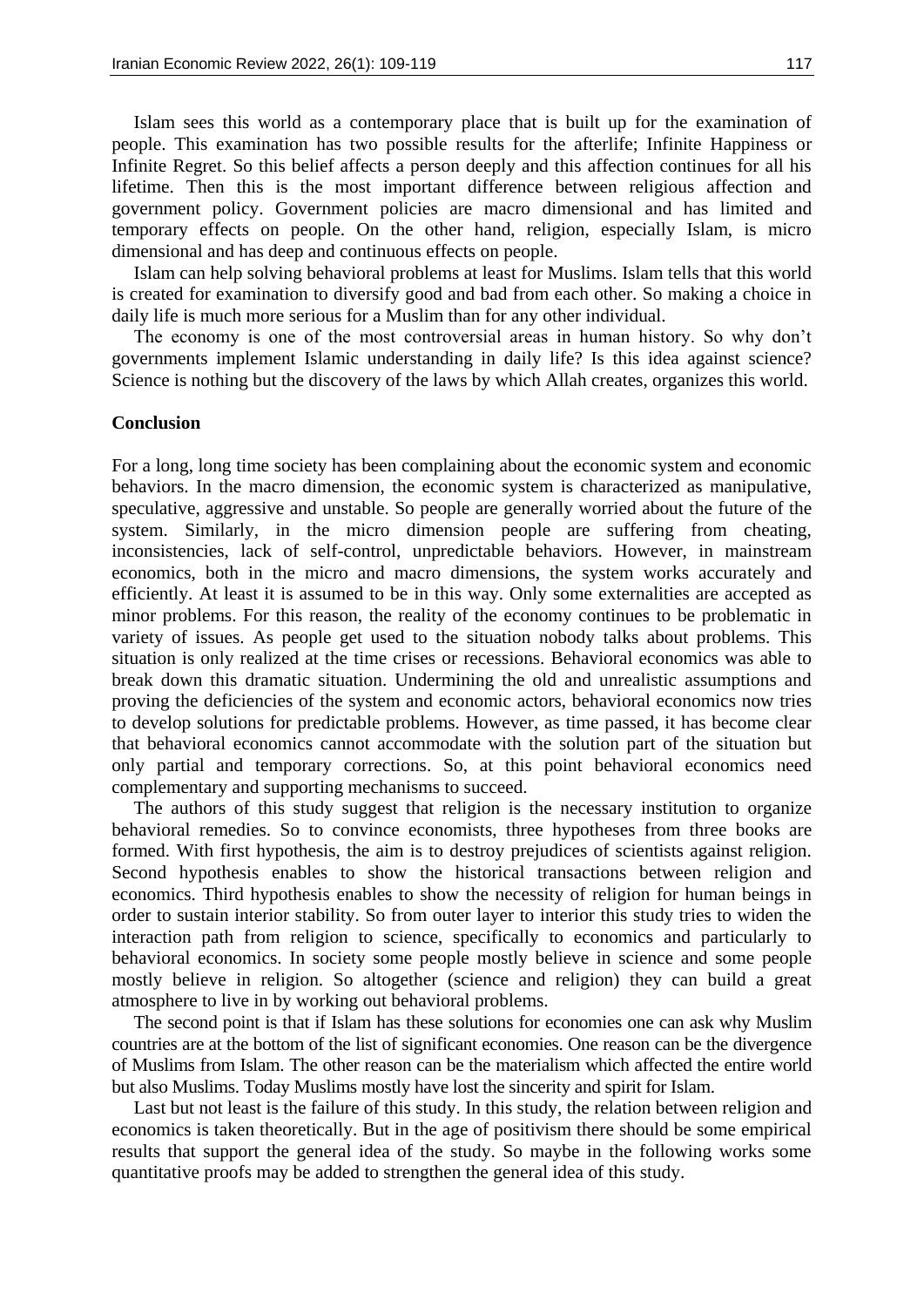#### **References**

- [1] Ariely, D. (2008). *Predictably Irrational*. New York: Harper Collins.
- [2] Bateman, I. J., Munro, A., & Poe, G. L. (2008). Decoy Effects in Choice Experiments and Contingent Valuation: Asymmetric Dominance. *Land Economics, 84*(1), 115-127.
- [3] Burson, K. A., Larrick, R. P., & Lynch, J. G. Jr. (2009). Six of One, Half Dozen of the Other: Expanding and Contracting Numerical Dimensions Produces Preference Reversals. *Psychological Science, 20*(9), 1074-1078.
- [4] Chandon, P., & Wansink, B. (2007). The Biasing Health Halos of Fast-food Restaurant Health Claims: Lower Calorie Estimates and Higher Side-dish Consumption Intentions. *Journal of Consumer Research, 34*(3), 301-314.
- [5] Cowan, D. (2018). *The Coming Economic Implosion of Saudi Arabia: A Behavioral Perspective.* Boston: Springer.
- [6] Fehr, E., & Falk, A. (2002). Psychological Foundations of Incentives. *European Economic Review, 46*(4-5), 687-724.
- [7] Fisher, G. S. (2014). Advising the Behavioral Investor: Lessons from the Real World (265-283). In H. K. Barker and V. Ricciardi (Eds.), *Investor Behavior: The Psychology of Financial Planning and Investing*. New York: John Wiley & Sons.
- [8] Frederick, S., & Loewenstein, G. (1999). Hedonic Adaptation (302-329). In D. Kahneman, E. Diener, and N. Schwarz (Eds.), *Well-being: The Foundations of Hedonic Psychology*. New York: Russell Sage Foundation.
- [9] Fukuyama, F. (2006). *The End of History and the Last Man*. New York: Simon and Schuster.
- [10] Furqani, H. (2017). Consumption and Morality: Principles and Behavioral Framework in Islamic Economics. *Journal of King Abdulaziz University: Islamic Economics, 30*, 89-102.
- [11] Gigerenzer, G., & Gaissmaier, W. (2011). Heuristic Decision Making. *Annual Review of Psychology, 62*(1), 451-482.
- [12] Gigerenzer, G., & Goldstein, D. G. (1996). Reasoning the Fast and Frugal Way: Models of Bounded Rationality. *Psychological Review, 103*, 650-669.
- [13] Golman, R., Hagmann, D., & Loewenstein, G. (2017). Information Avoidance. *Journal of Economic Literature, 55*(1), 96-135.
- [14] Graefe, A., & Armstrong, J. S. (2012). Predicting Elections from the Most Important Issue: A Test of the Take‐the‐Best Heuristic. *Journal of Behavioral Decision Making, 25*(1), 41-48.
- [15] Kahneman, D. (2011). *Thinking, Fast and Slow.* London: Allen Lane.
- [16] Kirkpatrick, L. A., & Epstein, S. (1992). Cognitive-experiential Self-theory and Subjective Probability: Further Evidence for Two Conceptual Systems. *Journal of Personality and Social Psychology, 63*(4), 534–544.
- [17] Kruger, J., Wirtz, D., Van Boven, L., & Altermatt, T. W. (2004). The Effort Heuristic. *Journal of Experimental Social Psychology, 40*(1), 91-98.
- [18] Laeheem, K. (2018). Relationships between Islamic Ethical Behavior and Islamic Factors among Muslim Youths in the Three Southern Border Provinces of Thailand. *Kasetsart Journal of Social Sciences, 39*(2), 305-311.
- [19] Loewenstein, G., O'Donoghue, T., & Rabin, M. (2003). Projection Bias in Predicting Future Utility. *Quarterly Journal of Economics, 118*(4), 1209-1248.
- [20] Marsh, L. E., Kanngiesser, P., & Hood, B. (2018). When and how does Labor Lead to Love? The Ontogeny and Mechanisms of the IKEA Effect. *Cognition, 170,* 245-253.
- [21] Mazar, N., & Ariely, D. (2006). Dishonesty in Everyday Life and its Policy Implications. *Journal of Public Policy & Marketing, 25*(1), 117-126.
- [22] Moore, D. A., & Healy, P. J. (2008). The Trouble with Overconfidence. *Psychological Review, 115*(2), 502-517.